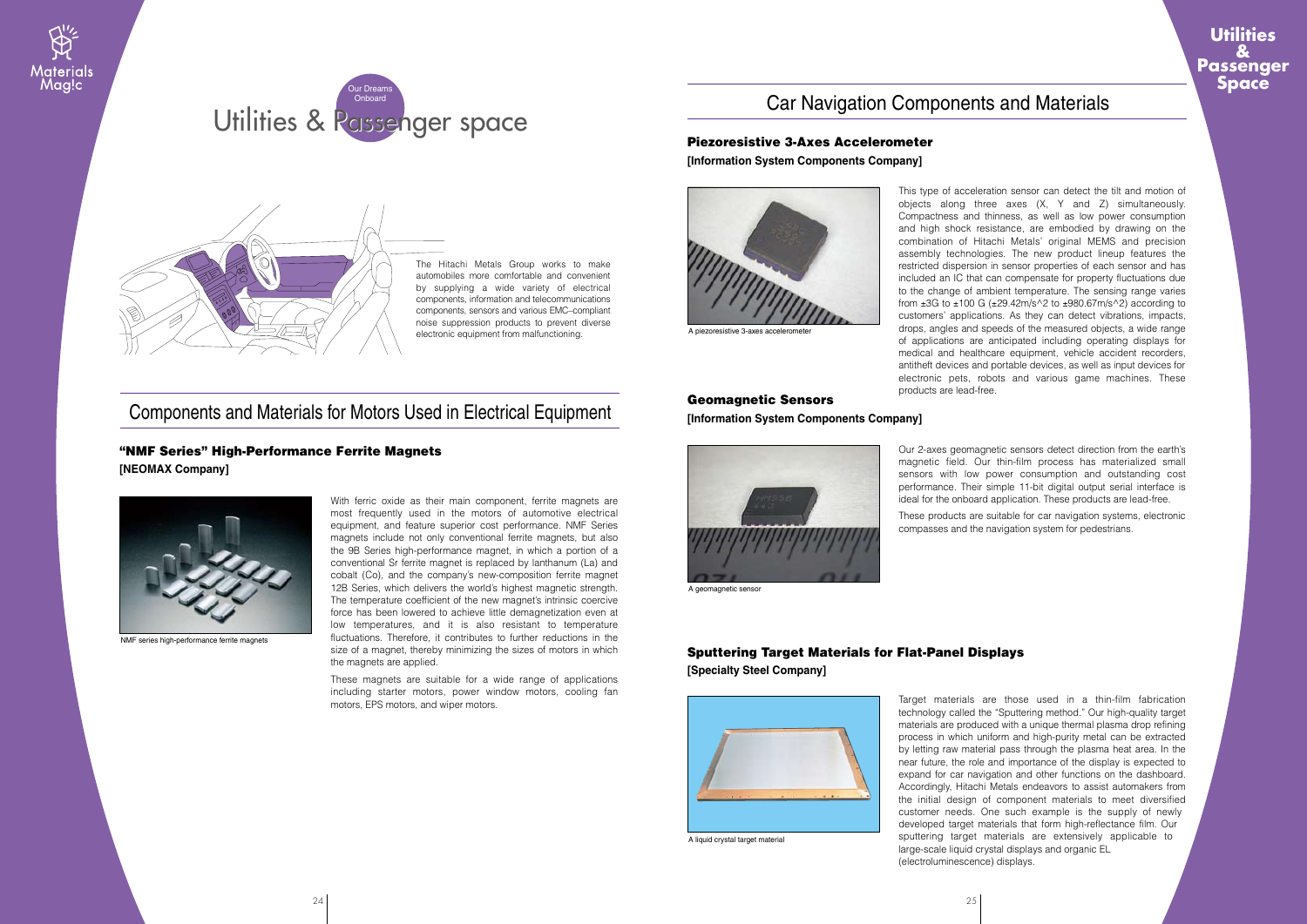Piezoelectric element Vibrating bar

Molten liquid

Crucible

Recovery chamber

 $N<sub>2</sub>$ 

The compact and lightweight antennas for keyless entry allow drivers to lock and unlock with a wireless remote controller. We offer remote controller antennas and receiving antennas for vehicles. In recent years, highly functional keyless entry systems have become popular especially for premium cars not only for locking/unlocking but also for ON/OFF operation of air conditioners and starting the engine via an immobilizer.\*

Hitachi Ferrite Electronics develops compact and more sensitive antennas that are optimal for a high-performance operating environment, with ferrite that excels in receiving sensitivity and amorphous having high impact resistance and temperature characteristics.

Molten liquid  $-$  Spraying  $-$  Fabrication completed A conceptual diagram of the uniform liquid droplet spay method

#### Keyless Entry Antennas

#### **[Information System Components Company]**



Keyless Entry Antennas

We supply lead-free solder balls for which demand has been rising in recent years in the application of electric contact for BGA\*/CSP.\* Hitachi Metals' uniform liquid droplet spay method does not require the processing of foils and fine wires as they are manufactured directly from molten liquid without oil in the process. So our new process is applicable for fragile material, and enables a ball diameter of  $80 - 760$   $\mu$  m. We can propose appropriate ball size and composition in compliance with customers' wishes.

## Lead-Free Solder Balls

**[Specialty Steel Company]**



 $N_{2}+H_{2}$ 

#### \* Immobilizer

A function that does not enable the engine to start unless the ID code of the transponder built into the engine and the counterpart previously registered in the electronic control unit of the car body agree. They are mainly equipped as

an antitheft device.

#### **Isolators**

\* BGA: Ball Grid Array A surface-mounting-type IC package developed for high pin count LSIs.

\* CSP: Chip Size Package and high-response.

A surface-mounting type semiconductor package developed for compactness



### Dielectric Chip Antennas

**[Information System Components Company]**



Dielectric chip antennas

Isolators

Isolators are often used for wireless communications equipment such as portable telephone sets. These important components are useful for improving sound quality and reducing data errors with such functions as the stabilization of amplifier operations and noise absorption. Given the extensive adoption of communications systems such as W-CDMA and CDMA 1x, which are the so-called third-generation mobile phones that can handle video pictures, the necessity of stabilizing telecommunications signals is increasingly demanded. In addition, improvements in communication quality are considered increasingly important as automobile onboard communications services such as telematics are spreading. Hitachi Metals' isolators meet these rising needs and higher performance is pursued through our original circuitry and material designs. These products are lead-free.

#### **[Information System Components Company]**



Our compact antenna switch modules package an antenna switch to change between reception and transmission, a branching filter and a low pass filter. One outstanding feature is the low insertion loss especially on reception. These products are lead-free.

#### Antenna Switch Modules

**[Information System Components Company]**



Antenna switch modules

Our small and wideband-compliant dielectric chip antennas are suitable for portable information terminals such as mobile phones and GPS (Global Positioning System)–based car navigation units. Based on its unique ceramic material excelling in high-frequency properties and component design technology, Hitachi Metals can supply very small chip antennas for wireless LAN equipped with dual-band functionality that shares both 2.4-GHz and 5-GHz frequency bands. These products are lead-free.

For this type of antenna, the initial design can be adjustable for GPS W-CDMA communication systems as well as for wireless LAN.



# Other Components and Materials Used in Other Electrical Equipment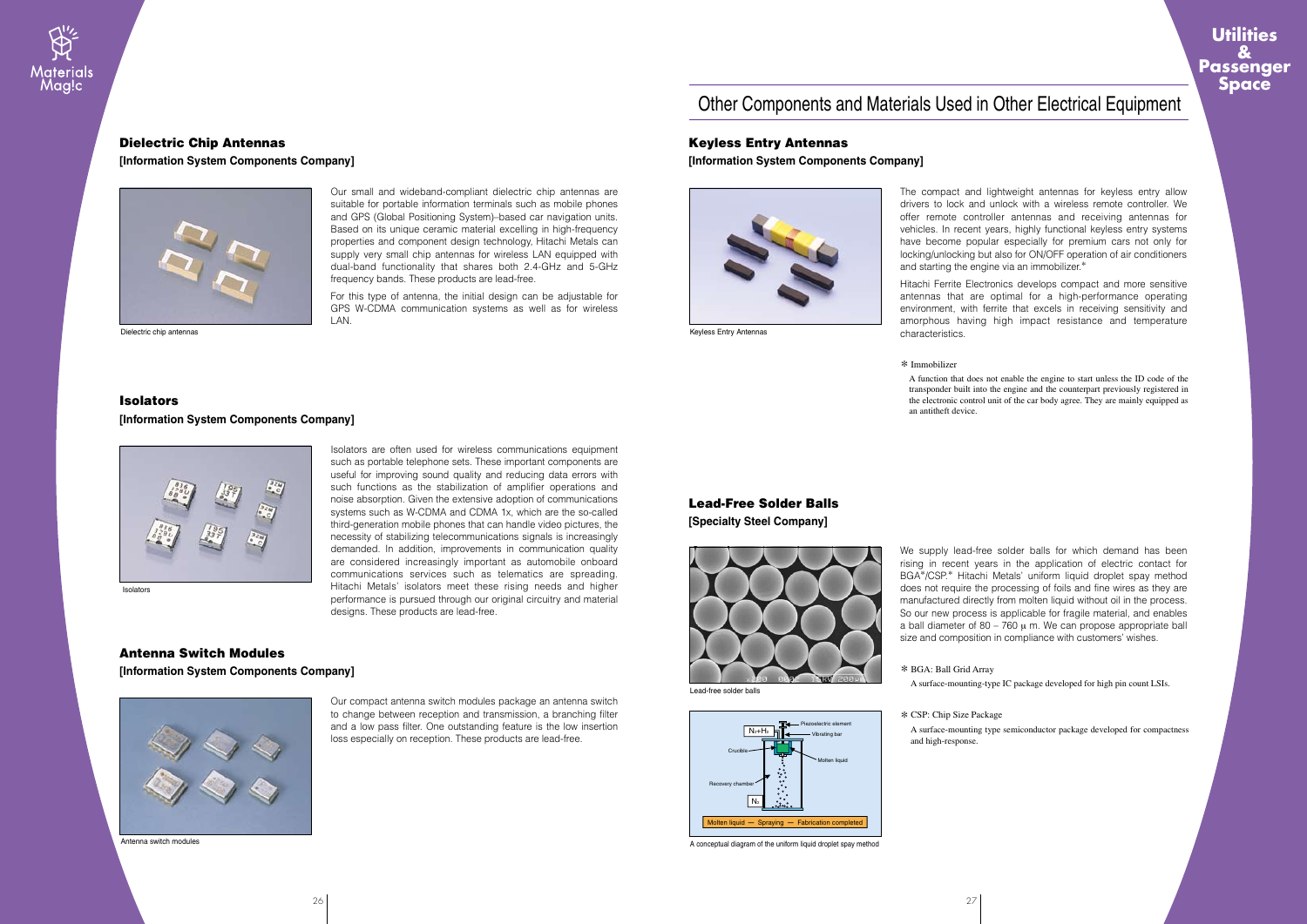These coil products work to remove noises generated by the brush motor of fan motors and power motors.

### Choke Coils for Removing Motor Noises

**[Information System Components Company]**



Choke coils for removing motor noises

Common-mode noise refers to the high-frequency noises generated between a power supply line or a signal line and the ground (GND). Common-mode choke coils reduce common-mode noises. Hitachi Metals' common-mode choke coils feature the high permeability and stable temperature characteristics of "FINEMET®." Common-mode choke coils are suitable for use in the line noise filters of onboard inverter devices, switching power supplies and signal lines. The main features are strong noise suppression for a wide frequency range and small characteristic variations against temperature change, thereby enabling smaller and lighter choke coils.

# "FM-VL series" Common Mode Choke Coils

**[Information System Components Company]**



Common-mode choke coils (single-phased FM coils)

Hitachi Metals' surge absorber cores can suppress high-level surge current and voltage using small cores due to high flux density and high pulse permeability comparable with the Co-based amorphous material, and low core loss—all of which are main features of "FINEMET®." The characteristic degradation that may be caused by temperature rise is relatively small compared with the Co-based amorphous material and ferrite. These surge absorber cores have a good effect in preventing or reducing surge currents, including a reverse recovery current of diodes, a current surge that might occur on switching circuits or a surge current that occurs when a semiconductor switching element such as a power

### "FINEMET® Beads" Surge Absorber Cores

**[Information System Components Company]**



FINEMET® beads

\* MOS-FET (Metal Oxide Semiconductor Field Effect Transistor) Field-effect transistors on which an oxide film insulates the gate.



Of all the Fe-Co alloys featuring high flux density, the 49%Co-2%V-Bal.Fe alloy known as "Permendur" boasts especially high saturation flux density and high permeability, as well as high damping capacity. We have established a special cold rolling process for Permendur coil that should improve the compactness, light weight and sophisticated functionality of products. Suitable applications include magnetic poles, choke coils for motors, small transformers and relays.



#### "Permendur" High Flux Density Soft Magnetic Material

**[Specialty Steel Company]**

#### Magnetic Properties of Permendur

| Flux density $B(T)$ |                         |                         |              |               |              |         | Max. permeability   Coercive force Hc |
|---------------------|-------------------------|-------------------------|--------------|---------------|--------------|---------|---------------------------------------|
| $B80*$              | <b>B</b> <sub>240</sub> | <b>B</b> <sub>400</sub> | <b>B</b> 800 | <b>B</b> 2000 | <b>B2800</b> | $\mu$ m | (A/m)                                 |
| . 60                | 2.05                    | 2.10                    |              | 2.20          | 2.25         | 15,000  | 48                                    |

\* For example, B80 means the flux density B at 80 A/m.

## "MICROLITE®" Power Inductor / Normal Mode Choke Cores

**[Information System Components Company]**



"MICROLITE®" cores

The MICROLITE® Power Inductor / Normal Mode Choke Cores use Fe-based amorphous materials of high saturation flux density and low core loss. Three types with permeability of 100, 245 and 270 are available.

They can be used in environments that are exposed to considerable vibrations and/or temperature change as smoothening or choke coils used in the audiovisual equipment for automobiles and instrument panels. In addition, they are suitable for manufacturing more compact coils with lower core loss.

# Noise Suppression Components and Materials